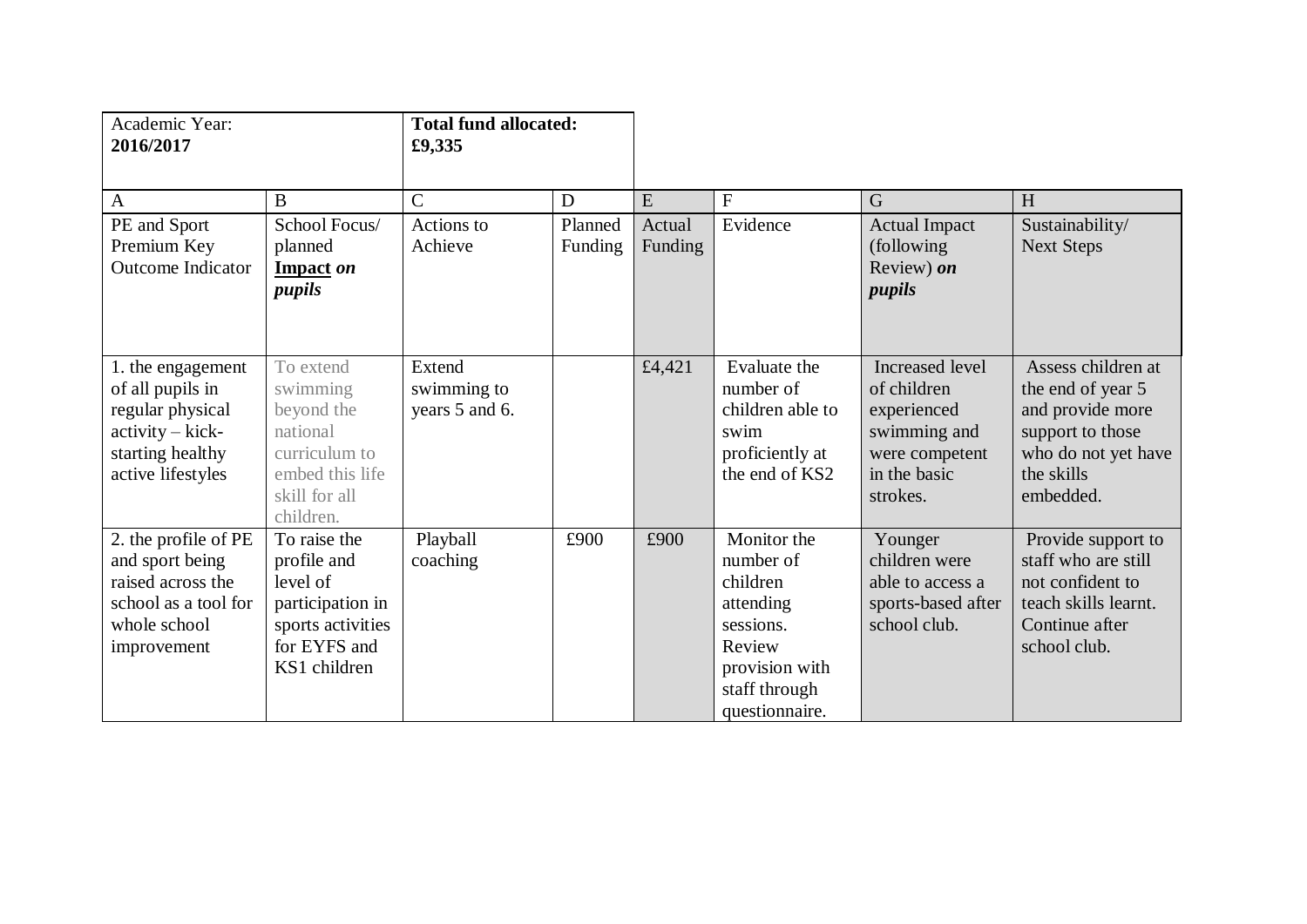| 3. increased<br>confidence,<br>knowledge and<br>skills of all staff in<br>teaching PE and<br>sport | Staff to deliver<br>outstanding<br>lessons in all<br>areas of PE to<br>ensure a broad<br>and balanced<br>experience for<br>all children. | Employ<br>professional<br>sports coaches to<br>up-skill teachers<br>Subscribe to PE<br>Planning website | £7,800<br>£195 | £3,218<br>£195 | Staff<br>questionnaires.<br>Lesson<br>observations.                                                        | All staff reported<br>greater<br>confidence in<br>teaching the<br>focus area.<br>Children<br>benefitted from<br>engaging and<br>meaningful<br>lessons.<br>100% of teachers<br>were satisfied or<br>very satisfied<br>with the planning,<br>content and<br>impact of the<br>website on their<br>practise. | Continue upskilling<br>existing and new<br>staff in areas of<br>need.<br>Extend sports<br>coaching provision<br>to include lunch<br>times and after<br>school with an<br>increased focus on<br>vulnerable groups/<br>MA&T pupils.<br>Look at other<br>quality schemes of<br>work that include<br>assessment<br>methods. |
|----------------------------------------------------------------------------------------------------|------------------------------------------------------------------------------------------------------------------------------------------|---------------------------------------------------------------------------------------------------------|----------------|----------------|------------------------------------------------------------------------------------------------------------|----------------------------------------------------------------------------------------------------------------------------------------------------------------------------------------------------------------------------------------------------------------------------------------------------------|-------------------------------------------------------------------------------------------------------------------------------------------------------------------------------------------------------------------------------------------------------------------------------------------------------------------------|
| 4. broader<br>experience of a<br>range of sports and<br>activities offered to<br>all pupils        |                                                                                                                                          |                                                                                                         |                |                |                                                                                                            |                                                                                                                                                                                                                                                                                                          |                                                                                                                                                                                                                                                                                                                         |
| 5. increased<br>participation in<br>competitive sport                                              | To enable<br>children to<br>access sporting<br>competitions<br>against other<br>schools,                                                 | Subscribe to<br><b>School Games</b>                                                                     | £550           | £550           | Monitor the level<br>of children<br>participating in<br>Intra and Inter<br>schools sports<br>competitions. | All children in<br>KS2 participated<br>in at least one<br>Intra school<br>house<br>competition.                                                                                                                                                                                                          | Continue to<br>subscribe next year.<br>Try to obtain the<br><b>Bronze Kent School</b><br>Games mark.                                                                                                                                                                                                                    |